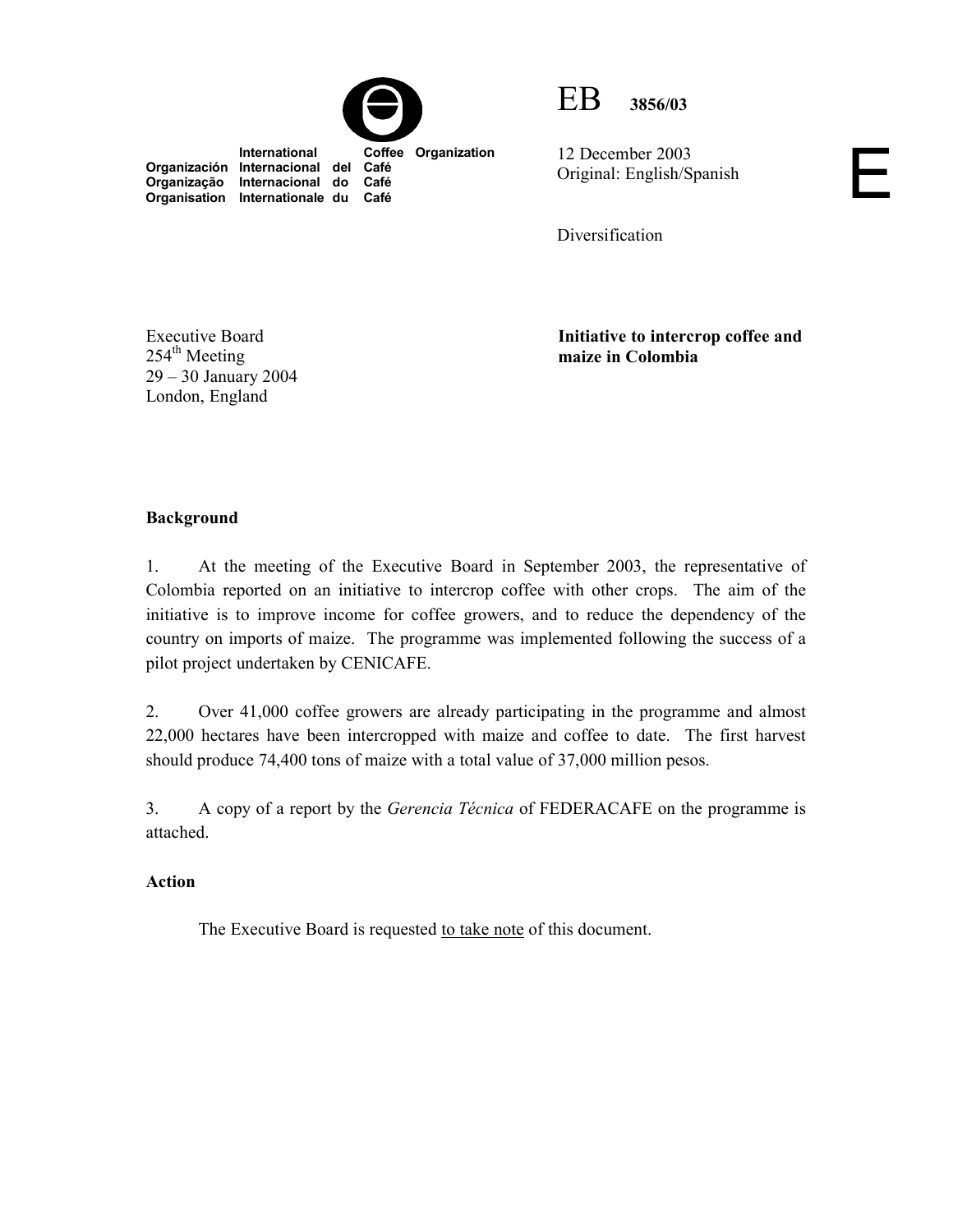#### **REPORT ON MAIZE IN THE COFFEE GROWING AREAS IN 2003**

#### **1. Background**

The improved cultivation of maize is a suitable diversification alternative in the Colombian coffee region, particularly for intercropping with renewed coffee trees. This is an option also valid for growing beans.

The advantages of intercropping maize and coffee in the country's coffee farms include environmental opportunity, use of the coffee infrastructure, reduction of costs in coffee renewal programmes, application of CENICAFÉ research, stabilization of labour, encouragement of unionization of coffee growers, regional self-sufficiency and the generation of income from maize, making it both profitable and competitive.

For the development of this programme, the Departmental Coffee Growers Committees established planting targets for 2003 which had an achievement rate of 100% at 31 May 2003, as indicated in the table below.

|                   |                        |                            |            | Number of      |
|-------------------|------------------------|----------------------------|------------|----------------|
|                   | <b>Planting target</b> | <b>Hectares registered</b> | Percentage | coffee growers |
| <b>Department</b> | (ha in 2003)           | at 31 May 2003             | achieved   | registered     |
| Antioquía         | 4,000                  | 4,896                      | 122%       | 9,393          |
| Boyacá            | 500                    | 150                        | 30%        | 379            |
| Caldas            | 4,000                  | 3,341                      | 84%        | 5,736          |
| Cauca             | 1,000                  | 1,800                      | 180%       | 5,420          |
| Cesar Guajira     | 500                    | 200                        | 40%        | 230            |
| Cundinamarca      | 1,000                  | 605                        | 61%        | 1,084          |
| Huila             | 1,200                  | 3,421                      | 285%       | 7,466          |
| Nariño            | 800                    | 800                        | 100%       | 1,350          |
| Nte. Santander    | 1,150                  | 189                        | 16%        | 850            |
| Santander         | 1,000                  | 582                        | 58%        | 1,126          |
| Ouindío           | 670                    | 676                        | 101%       | 1,137          |
| Risaralda         | 2,000                  | 1,305                      | 65%        | 2,817          |
| Tolima            | 2,500                  | 2,320                      | 93%        | 3,126          |
| Valle             | 1,500                  | 1,448                      | 97%        | 1,068          |
| Magdalena         | 50                     | 150                        | 300%       | 200            |
| <b>Total</b>      | 21,870                 | 21,883                     | 100%       | 41,382         |

The National Coffee Fund offers an incentive of 100 pesos for each coffee tree or plot renewed. Farmers who, in addition to intercropping coffee and maize or beans, plant these food crops in a separate plot on the same farm in an area at least the same size as the area renewed with the payment of an incentive, will receive an additional 10 pesos, provided the planting is undertaken on the basis of CENICAFÉ research results and/or the recommendations of FENALCE and the Federation's Extension Service.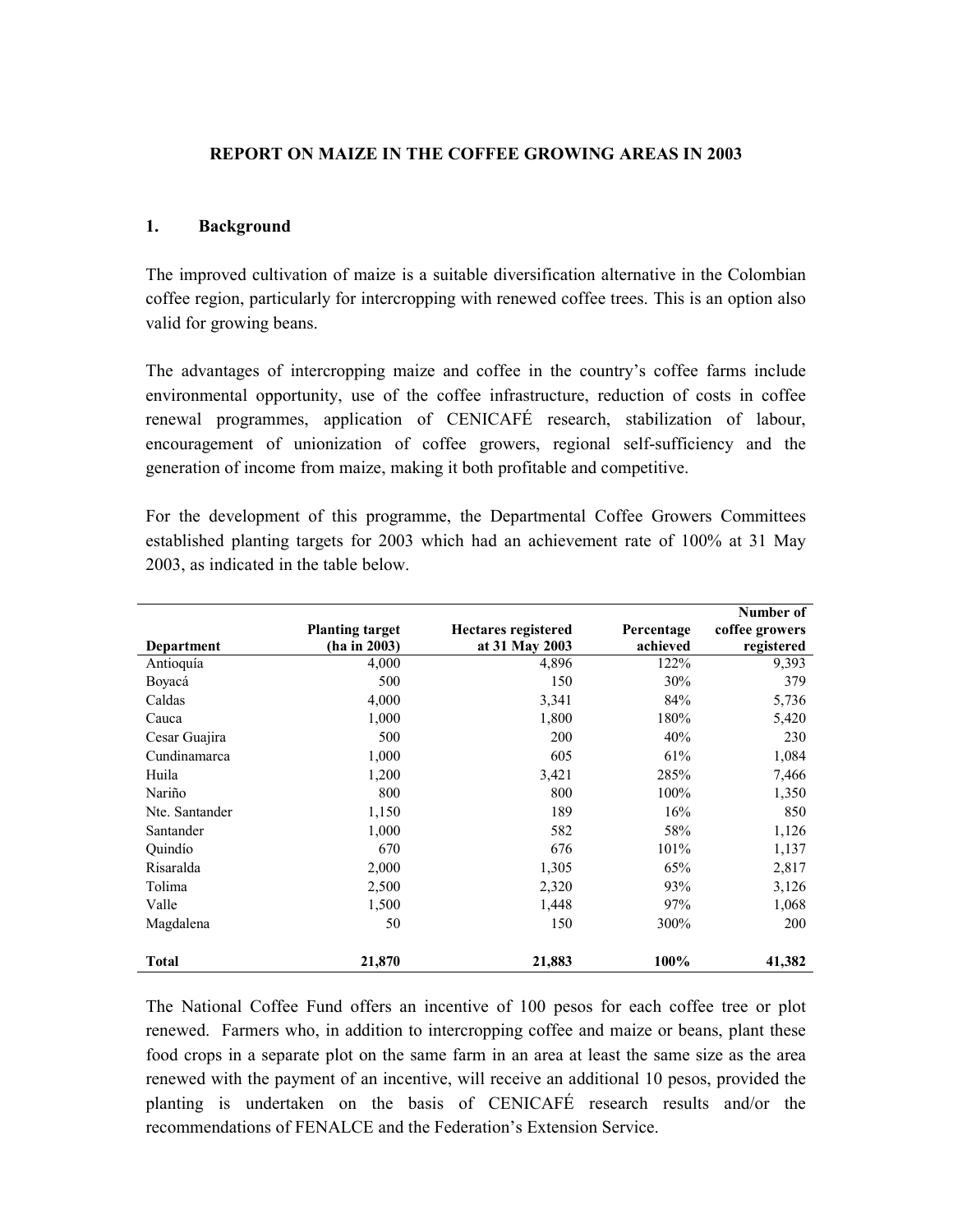| Farmers registered:                          | 41,382             |
|----------------------------------------------|--------------------|
| Area planted:                                | 21,883 ha          |
| Average area planted to maize/coffee farmer. | $0.52$ ha          |
| Yield per 0.52 ha:                           | $1,760 \text{ kg}$ |
| Net half-yearly income/coffee farmer:        | Col\$477,646       |

### **2. Costs of intercropping maize and coffee**

In general, costs per hectare intercropped with maize and coffee using the recommended technology are as follows:

Variety: ICA V 305 Yellow maize for coffee areas.

| Kilos of seed per hectare:                                                                                   | 15             |                                |
|--------------------------------------------------------------------------------------------------------------|----------------|--------------------------------|
| Preparation of land:                                                                                         | Col\$159,000   |                                |
| Manual labour:                                                                                               | Col\$60,000    |                                |
| Application of inputs:                                                                                       | Col\$84,000    |                                |
| Harvesting:                                                                                                  | Col\$204,000   |                                |
| Inputs:                                                                                                      | Col\$257,450   |                                |
| <b>Total direct costs:</b>                                                                                   | Col\$764,450   |                                |
| Yield tons/ha:                                                                                               | 3.4            |                                |
| Value per ton:                                                                                               | Col\$495,000   |                                |
| <b>Total income:</b>                                                                                         | Col\$1,683,000 |                                |
| Profits/ha:                                                                                                  |                |                                |
|                                                                                                              | Col\$918,550   |                                |
| Total man-days/ha:                                                                                           | 42             |                                |
| Man-days/harvesting:                                                                                         | 17             |                                |
| Total man-days generated in<br>coffee areas by intercropping coffee and maize:<br>Total value of maize crop: |                | 918,540<br>Col\$37,000 million |

# **3. Food Security**

In addition to generating income for coffee growers from the sale of maize, the programme aims to promote consumption of maize and to complement the food security programme.

A family of six in the coffee areas consumes 10 kg of maize weekly, or 520 kg a year.